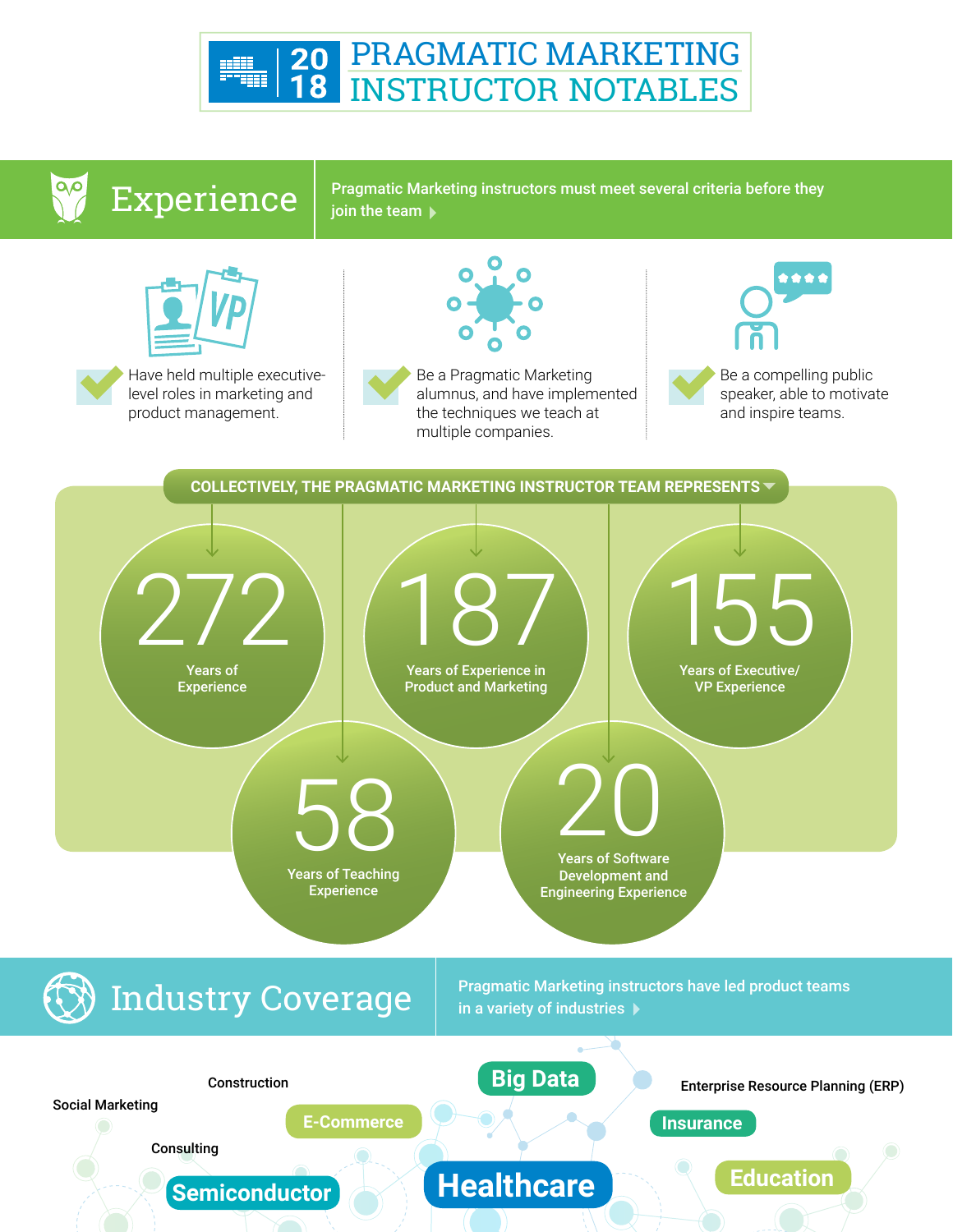

DALLAS BAPTIST UNIVERSITY · DESALES UNIVERSITY · DREXEL UNIVERSITY · EASTERN MICHIGAN UNIVERSITY KALAMAZOO COLLEGE • MIT SLOAN SCHOOL OF MANAGEMENT • NORTHERN ARIZONA UNIVERSITY THE OHIO STATE UNIVERSITY • SANTA CLARA UNIVERSITY • SOUTHERN METHODIST UNIVERSITY STANFORD UNIVERSITY • TEMPLE UNIVERSITY • UNIVERSITY OF CALIFORNIA, BERKELEY UNIVERSITY OF OKLAHOMA • UNIVERSITY OF OTAGO (NEW ZEALAND)